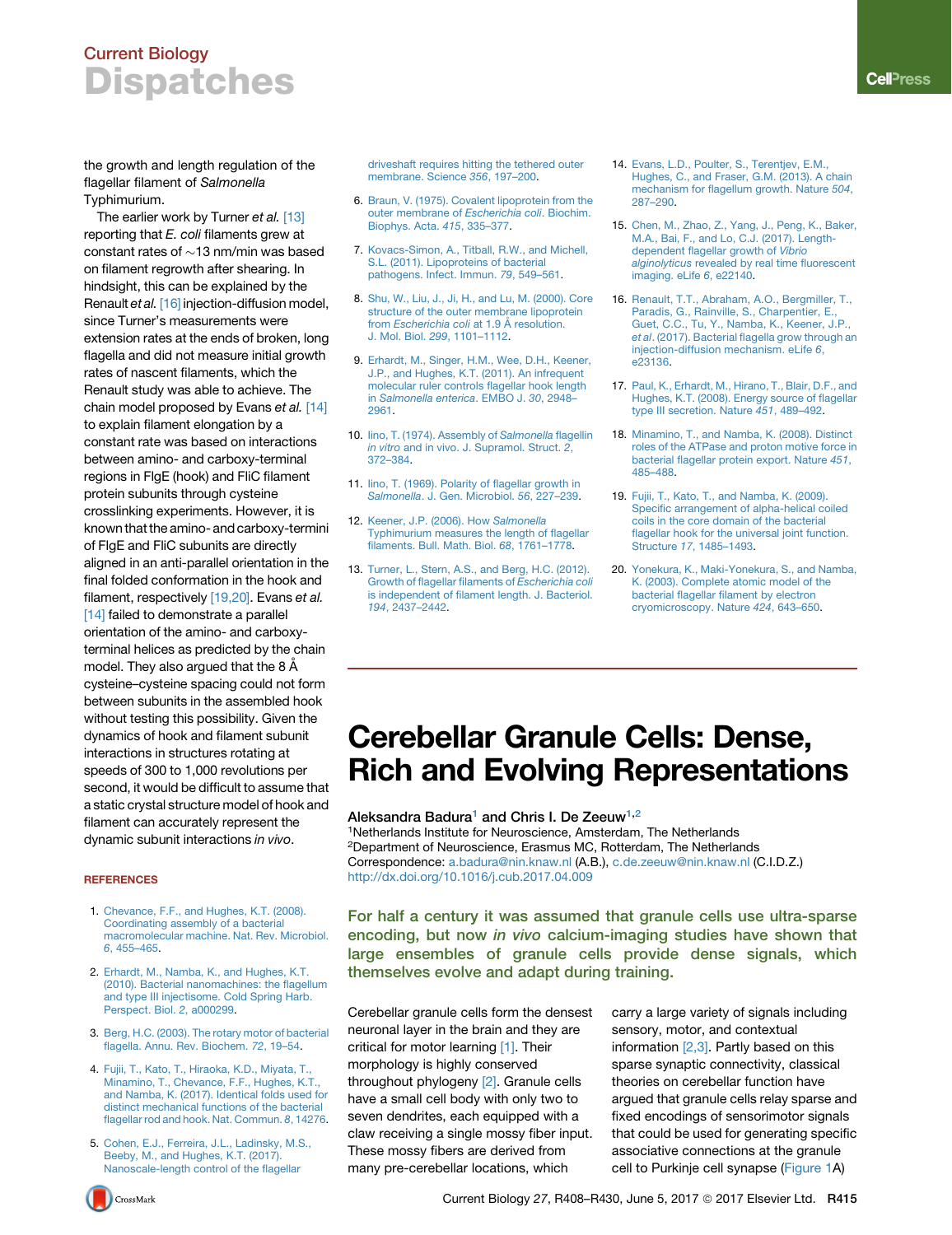### Current Biology **Dispatches**

<span id="page-1-0"></span>

Current Biology

#### Figure 1. Signals in the granule cell layer are dense rather than sparse and evolve and adapt during training.

(A) Historically, granule cell signals (grey ovals) have been proposed to encode a sparse code of the stimuli. These signals arrive via the mossy fiber pathway (MF) and converge onto Purkinje cells (P) and the molecular layer interneurons (MLI). The inferior olive (IO) modulates the activity at the granule cell to P, granule cell to MLI, and MLI to P synapses through climbing fibers (CF). Temporal coincidence or separation of these two inputs changes the signals from the granule cells via long-term depression (LTD) or long-term potentiation (LTP), the plastic impact of which will be conveyed to the deep cerebellar nuclei (DCN). (B) New studies [6-8] have revealed that the coding in the granule cell layer is in fact dense and rich (colorful ovals), ranging from information about the physical nature of the external stimuli (black, light and dark blue ovals) and interpretation of the context (green ovals), to information about the internal state of the cerebellum (red ovals), or the reward expectation (purple ovals), priority (yellow ovals), motivation (pink ovals), and optimal response (orange ovals) of the organism. Moreover, these new studies indicate that the coding in the granule cell layer can be subject to learning, such as occurs during eyeblink conditioning. These evolving patterns of granule cell activity will affect the bidirectional plasticity at the Purkinje cell synapses, which is partially predetermined by expression patterns of intrinsic molecular pathways (reflected by the different background colors of the Purkinje cell modules involved; grey and white boxes).

[\[4,5\].](#page-3-2) One of the hypothesized advantages of sparse encoding was an efficient separation of input patterns, which as a consequence would increase the speed of formation of novel associations at the level of Purkinje cells. This memory formation at the Purkinje cell dendrites would, in turn, be guided by a powerful error signal mediated by the olivary climbing fibers, selecting the proper sets of separated, sparsely encoded inputs generated in the granular layer. Surprisingly, three new studies, including Knogler *et al.* [\[6\],](#page-3-3) Giovannucci *et al.* [\[7\],](#page-3-4) and Wagner *et al.* [\[8\]](#page-3-5), in recent issues of *Current Biology*, *Nature Neuroscience*, and *Nature*, respectively, provide compelling

evidence that the encoding of granule cells is dense in that large ensembles of up to about half of the cells in a particular lobule can be activated during sensorimotor integration.

This groundbreaking discovery was made possible by utilizing technological advances in monitoring neuronal activity in awake, behaving animals. Until recently, granule cell signals were measured using electrophysiological approaches, often in anesthetized or decerebrated animals, procedures which significantly limit the activity in the granule cell layer. The few studies performed in awake mice [\[9,10\]](#page-3-6) showed rich firing patterns in single granule cells, but failed to report population coding because of technical limitations. Granule

cells are simply too small and too dense for it to be possible to readily discriminate and identify abundant numbers of single-units by electrophysiological means. The three new studies [\[6–8\]](#page-3-3) highlighted here took advantage of large field, high-speed two-photon calcium imaging, making it possible to simultaneously observe the activity of hundreds of granule cells in a single field of view. Combined with the latest advances in genetically encodable calcium indicators [\[11\],](#page-3-7) which increase the temporal resolution of observed signals, and computational methods, which allow separation of signals from overlapping cells, it is now possible to monitor large populations of granule cells in awake behaving animals at a single cell resolution.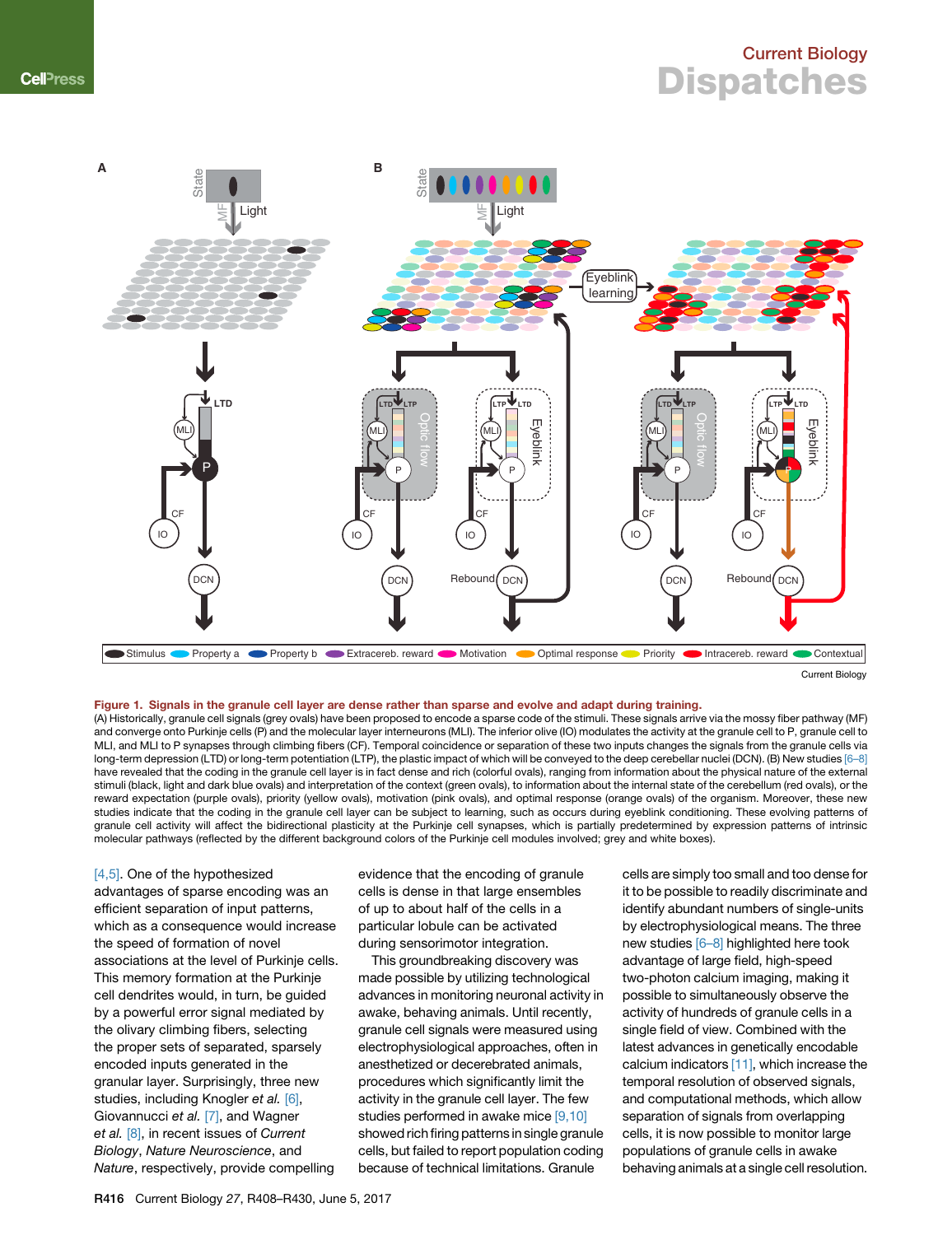### Current Biology **Dispatches**

By imaging the entire cerebellum of awake, head-embedded larval zebrafish, Knogler *et al.* [\[6\]](#page-3-3) were able to show that activity in the granule cell layer is dense across different modalities. The researchers made use of the fact that larval zebrafish are optically transparent and relatively small, allowing modern two-photon microscopes to image the entire volume of the cerebellum in one experiment and at high sampling rate. In a separate set of experiments, the authors used genetic tools available in the zebrafish model to sparsely label granule cells in the larval cerebellum to carefully describe the granule cell anatomy at this stage of the fish development. This additional dataset revealed that, even in immature fish, the cerebellum is already well-established and separated into three distinctive layers, and that the majority of granule cells 6–7 days post-fertilization show several distinctive dendrites (claws) capable of integrating multiple mossy fiber inputs. Interestingly, most of the zebrafish granule cells at this stage showed between two and three claws, consistent with the morphology of young mammalian granule cells [\[12\],](#page-3-8) which are on their way to develop about four dendrites when they reach adulthood [\[2\].](#page-3-1)

While imaging the whole cerebellar volume of larval zebrafish, Knogler *et al.* [\[6\]](#page-3-3) observed that granule cells were densely active in response to sensory inputs, including whole-field light flashes, whole-field moving bars and mild shocks, as well as to stimulus-evoked motor behaviors captured by monitoring the movement of the tail. In general, the cells responded robustly to either one sensory and/or one motor-related variable. Thus, multimodal signaling did occur, but not for different sensory stimuli ([Figure 1](#page-1-0)B, left). In addition, they showed using both calcium-imaging and electrophysiological recordings that cells with the same or similar responses were spatially clustered and temporally homogeneous rather than continuously varying. In this respect, the responses also deviated from the theoretical considerations of Marr [\[4\]](#page-3-2) and Albus [\[5\],](#page-3-9) who predicted that the granule cells would encode signals in higher temporal dimensions than those conveyed by their mossy fiber inputs. Such signals enriched in both the spatial and temporal domain would generate more diversity in coding, allowing the

climbing fibers in the molecular layer to select the proper signals from a wider range of inputs. However, temporal patterning did not turn out to be an obvious feature, at least not in developing larval zebrafish subjected to sensory stimulation and/or executing motor tasks that did not entail training. It remains possible that temporal diversification in granule cell signaling becomes more apparent in adult animals during motor learning, which was studied by Giovannucci *et al.* [\[7\].](#page-3-4)

Giovannucci *et al.* [\[7\]](#page-3-4) also showed the general property of dense, rather than sparse, coding in the cerebellar granule cells, but they took their experimental approach to adult mammals subjected to a motor learning task. Consistent with the findings in the zebrafish, they found that, during classical eyeblink conditioning — a cerebellar form of motor learning in which adult mice are taught to associate a flash of light (conditioned stimulus) with a puff of air to the eye (unconditioned stimulus) many granule cells responded to either the conditioned or unconditioned stimulus (light or puff), the triggered behavior (closing the eye), spontaneous behavior (whisking or walking) or a combination of these ([Figure 1B](#page-1-0), left). Most strikingly, as the animals started to learn to respond to the light with a pre-emptive blink, some of the granule cells showed activity that encoded this prediction. As learning further progressed, more granule cells acquired this predictive signal that ultimately highly correlated with the absence or presence of the learned response ([Figure 1](#page-1-0)B, right), together enhancing the level of decorrelation and temporal dispersion among different sets of granule cells.

Whereas the decorrelation of the encodings of granule cells was predicted by Marr  $[4]$  and Albus  $[5]$ , they did not envision the widespread adaptive features of these cells at the input stage. In their models, the learning was predominantly attributed to the output stage of the cerebellum, with its robust integrative properties provided by the large dendritic trees of the Purkinje cells. However, while Giovannucci *et al.* [\[7\]](#page-3-4) uncovered the evidence for learning at the input stage analyzing sensorimotor signaling, they did not combine their imaging and behavioral studies with concomitant electrophysiological

recordings to establish the level of the fine-temporal dimensions of granule cell activity during eyeblink conditioning. Moreover, it was also not investigated to what extent granule cells may also encode higher order cognitive signals.

This ability of granule cells to carry a cognitive signal was revealed by Wagner *et al.* [\[8\],](#page-3-5) who subjected awake behaving mice to an operant, voluntary forelimb motor task, during which they were trained to push a lever in order to receive a sucrose-water reward with varied delay times. They showed that some granule cells responded preferentially to reward or reward omission, whereas others selectively encoded expectation of reward. Moreover, here too granule cell encoding was dense, showing high levels of decorrelation and temporal dispersion while being subject to changes over time as learning progressed. Whereas the intracerebellar feedback signals to the granule cells have been shown to originate directly in the cerebellar nuclei [\[13\]](#page-3-10) [\(Figure 1B](#page-1-0), right), the source of the extracerebellar reward signals remain unclear. The neuro-anatomical tracing studies by Wagner *et al.* [\[8\]](#page-3-5) raise the possibility that these reward signals might be derived from areas like the pons, which receive extensive input from higher brain regions like the cerebral cortex. The ability of the cerebellum to integrate cognitive signals of reward expectation in the context of sensorimotor processing may endow the system to even further refine coordination of its output and speed up the learning process.

The new experimental data provided by Knogler *et al.* [\[6\]](#page-3-3), Giovannucci *et al.* [\[7\]](#page-3-4) and Wagner *et al.* [\[8\]](#page-3-5) are well in line with recent theoretical work by Cayco-Gajic *et al.* [\[14\].](#page-3-11) Their work suggests that, while granule cells are well suited to sparsen mossy fiber input patterns, expansion of coding space and decorrelation of activity patterns are the main determinants of pattern separation and learning speed for biologically realistic, spatially correlated input patterns [\[14\]](#page-3-11). In fact, it seems that it is the sparsity in synaptic connectivity rather than ultra-sparsening of activity patterns that appears critical. The small number of granule cell dendrites each receiving a single mossy fiber enables efficient transmission of information, introduces few correlations, and also provides a thresholding operation that